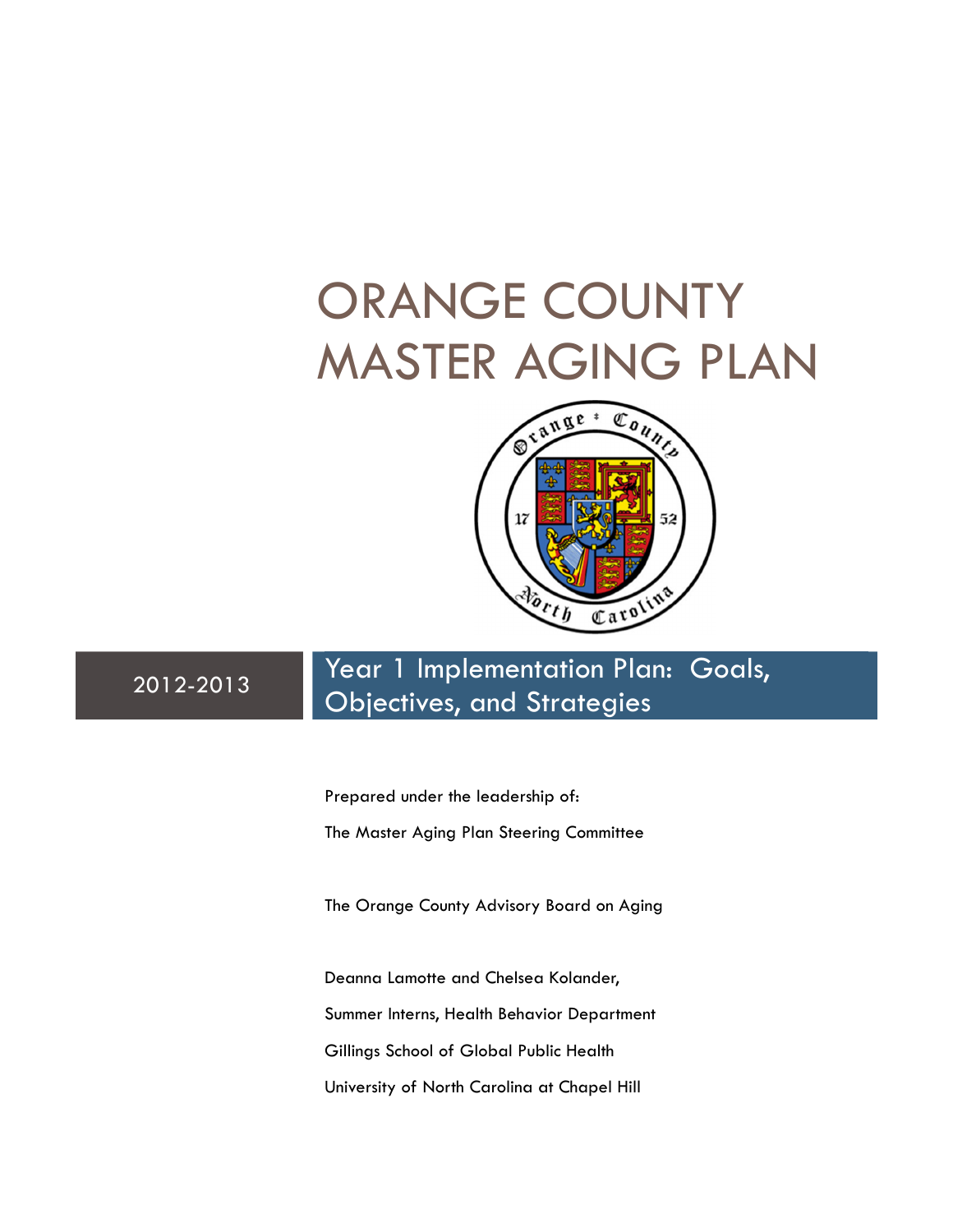# 2012-2013 MAP IMPLEMENTATION PLAN

# GOALS, OBJECTIVES, STRATEGIES, AND INDICATORS

Goal 1: Empower older adults, their families, and other consumers to make informed decisions and to easily access available services and supports.

Objective 1.1: Increase the accessibility of information about resources, programs, and services for older adults in Orange County.

 $\Box$  Strategy 1.1.1: Create a social marketing plan that will: 1) assess how both urban and rural residents currently access information; 2) determine what communication strategies are preferred by older residents and their families; 3) identify information gaps that can be met with an organized marketing plan; and 4) design an outreach program that will provide needed information to both urban and rural populations of older adults.

Indicator 1.1.1a: Creation of a social marketing plan to advertise programs and services available to older adults living in both rural and urban parts of Orange County, available at all levels of literacy and in different languages.

Agencies responsible: Department on Aging, Chatham-Orange Community Resource Connections (CRC) member organizations. Lead Agency: DoA/Aging Transitions

 $\Box$  Strategy 1.1.2: Implement a countywide social marketing plan that distributes needed information to older adults through a variety of means.

Indicator 1.1.2a: Designation of a person to be in charge of implementation of the social marketing plan.

Indicator 1.1.2b: Expansion of the SeniorNet partnership and other resources to help older adults use information technology.

Indicator 1.1.2c: Creation of a mobile information table that goes to different events/places older adults frequent around the county to disseminate information about services, benefits, eligibility criteria, etc.

Indicator 1.1.2d: Department on Aging contact information and website address included in welcome packets provided to new residents.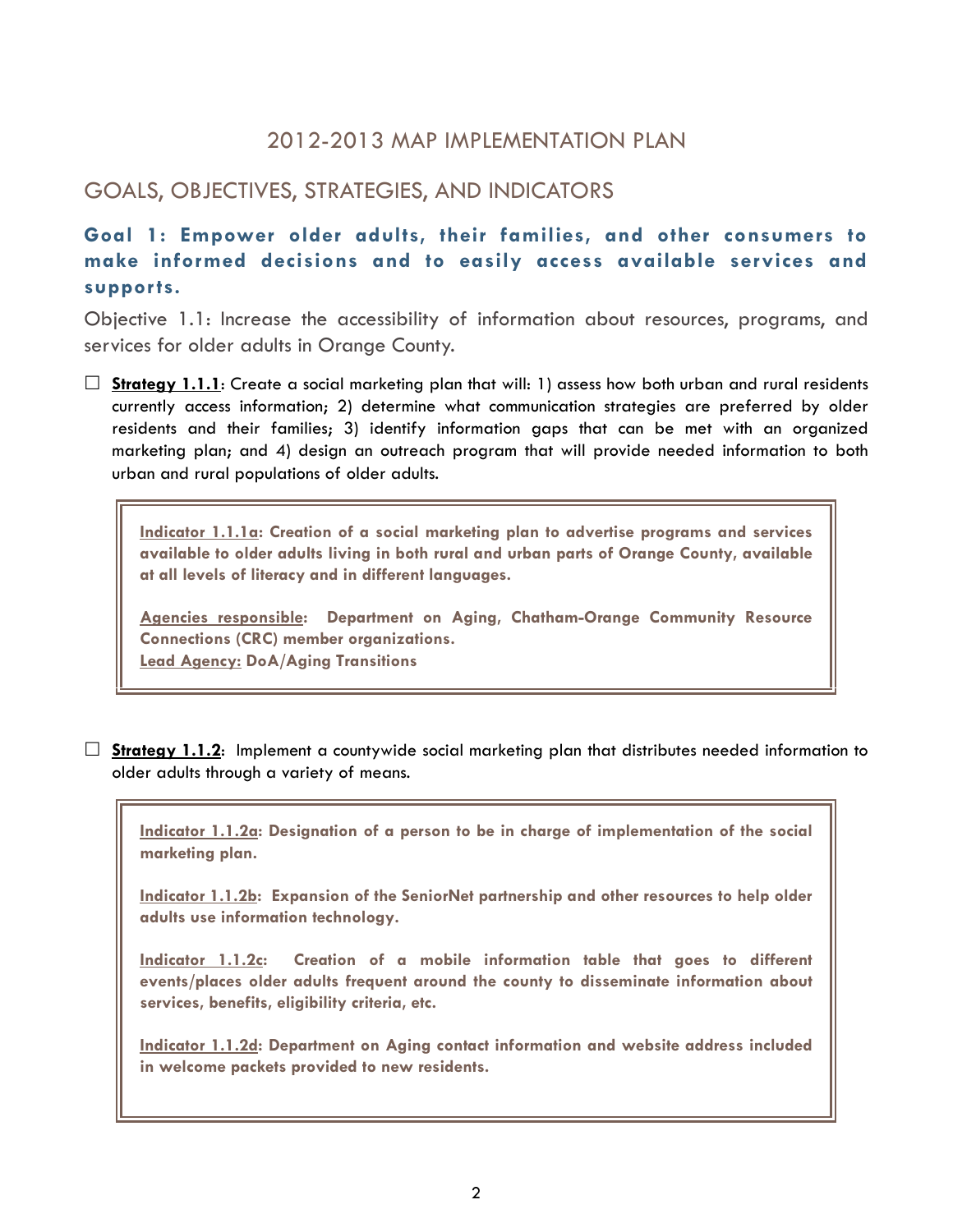Indicator 1.1.2e: Quarterly meetings held with faith-based groups to facilitate and monitor information dissemination.

Agencies Responsible: Department on Aging, Chatham-Orange Community Resource Connection (CRC) member organizations. Lead Agency: DoA/Aging Transitions

Objective 1.2: Provide general information related to finances, long-term care insurance, and estate planning to older adults within Orange County.

 $\Box$  Strategy 1.2.1: Utilize volunteers and existing educational materials to provide information related to finances, long-term care insurance, and estate planning to older adults.

Indicator 1.2.1a: Volunteers recruited and oriented by the RSVP 55+ Volunteer Program provide financial and estate planning information to older adults appropriate for their risk tolerance, life stage, and personal financial situation.

Indicator 1.2.1b: Financial and estate planning information posted on websites and provided through information outreach efforts and workshops.

Indicator 1.2.1c: Long-term care insurance information and advocacy provided by SHIIP volunteers.

Agency Responsible: Department on Aging/ RSVP and Aging Transitions

Objective 1.3: Ensure the attention to diversity in Department on Aging programs and information sharing efforts.

 $\square$  **Strategy 1.3.1**: Create a dedicated program to link older adults from minority, refugee and immigrant groups and faith communities to Senior Centers.

Indicator 1.3.1b: Expansion of English as a Second Language classes at the Senior Centers.

Indicator 1.3.1c: Programs offered at the Senior Centers that celebrate diversity and are advertised in relevant languages.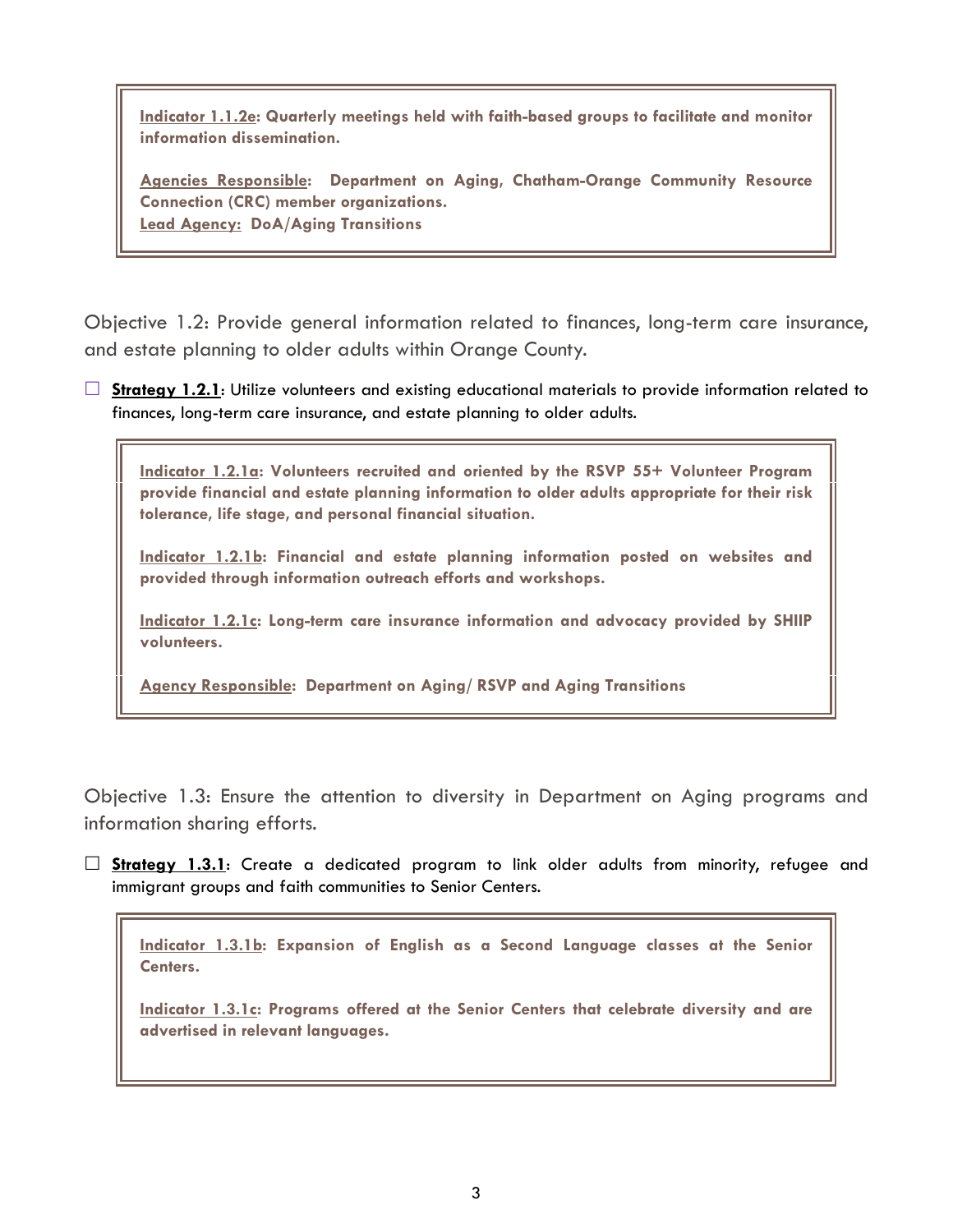Indicator 1.3.1d: Ensure that sexual minorities (lesbian, gay, bisexual, transgender, queer, and intersex) and their allies are included in OCDOA programs and information sharing efforts.

Indicator 1.3.1e: Develop (or obtain from e.g. Equality N.C.) training for OCDOA staff on sensitivity to the culture and needs of sexual minorities, and the particular needs and concerns of elderly LGBTQIA persons.

Agencies Responsible: Department on Aging; Orange County Health Department; Orange County Housing, Human Rights, and Community Development Department. Lead Agency: DoA/ Senior Centers

# Goal 2: Enable older adults to age in their place of choice with appropriate services and supports.

Objective 2.2: Preserve and increase the number of affordable housing options for low and middle-income older adults.

 $\Box$  Strategy 2.2.3: Encourage and endorse partnerships that lead to the development of new housing options for older adults.

Indicator 2.2.3a: New partnerships created among commercial builders, local non-profit organizations, faith communities, and public bodies that increase housing choices.

Agencies Responsible: Orange County Planning Department; Orange County Housing, Human Rights, and Community Development Department; Habitat for Humanity of Orange County; Community Home Trust; faith communities Lead Agency: Orange County Housing, Human Rights, and Community Development

**Department** 

 $\Box$  Strategy 2.2.4: Encourage the organization of intentional communities (e.g., co-housing, cooperative housing, share-a-home arrangements, etc.) as a housing option for older adults in Orange County.

Indicator 2.2.4a: An organization identified to bring parties together who are interested in forming intentional communities.

Indicator 2.2.4c: More intentional communities created.

Agencies Responsible: Department on Aging with help from Charles House, Inc.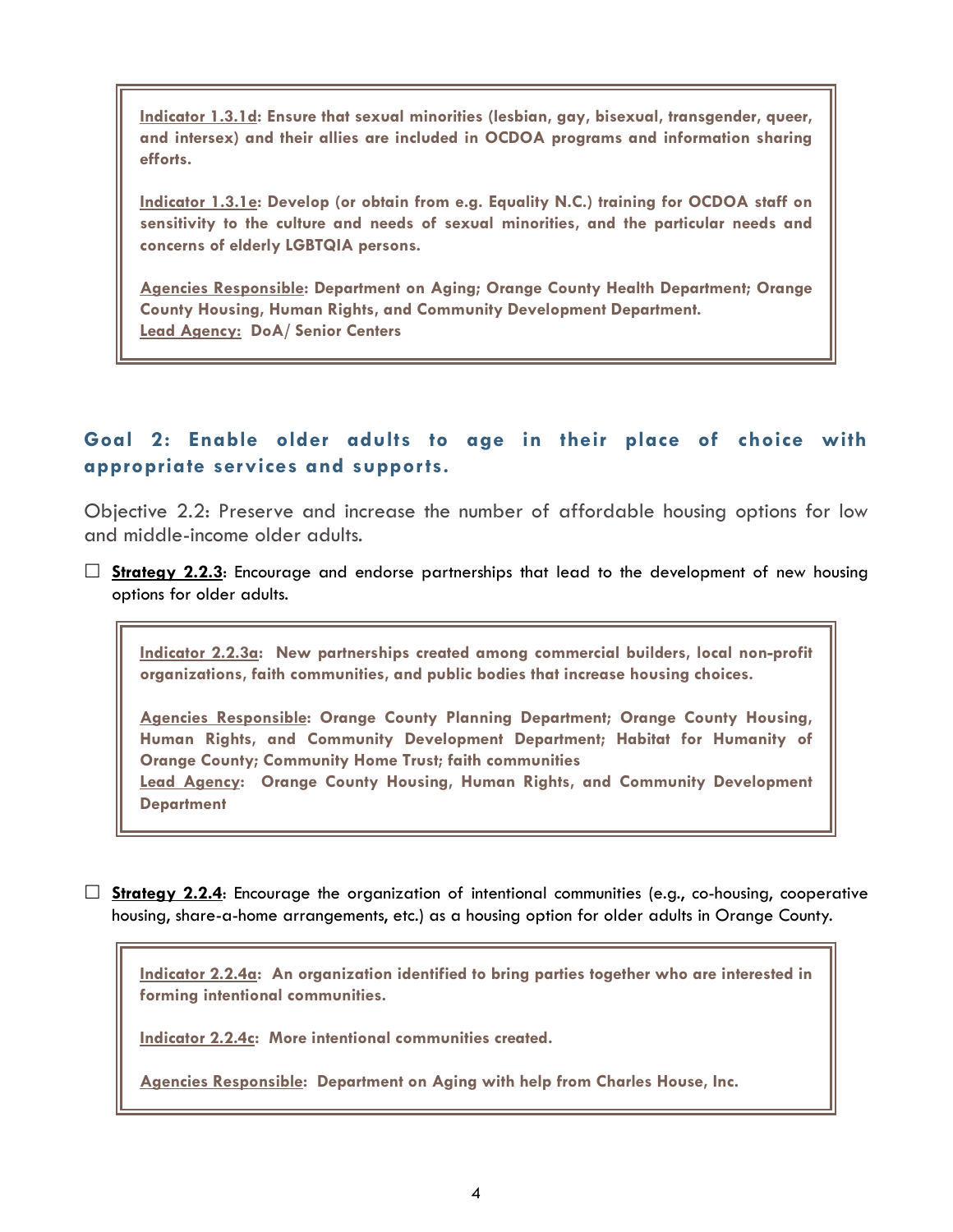Objective 2.3: Increase the proportion of the housing stock that accommodates the needs of older adults through universal design features.

 $\Box$  Strategy 2.3.1: Increase awareness about the value of universal design.

Indicator 2.3.1a: Workshops held at the Senior Centers and other locales (such as congregations, community centers and home improvement centers) on universal design and the positive benefits of home modifications on quality of life and property value.

Indicator 2.3.1b: Development of a media campaign to promote the benefits of universal design (through print, radio, and/or television).

Indicator 2.3.1c: Creation of a brochure with information on simple and low-cost home modifications to aid aging in place.

Agencies Responsible: Department on Aging; Orange County Planning Department, Orange County Housing, Human Rights and Community Development Department; Towns of Chapel Hill, Carrboro, Hillsborough; R.L. Mace Universal Design Institute Lead: DoA: Senior Centers and Aging Transitions Lead Agency: DoA/Aging Transitions

Objective 2.4: Coordinate the navigation and transportation plans between the various counties, towns, and other regional bodies that enable community mobility for older adults.

 $\Box$  Strategy 2.4.3: Designate an aging-related Mobility Manager to coordinate with other transportation providers to assist older adults across Orange County.

Indicator 2.4.3a: Funding secured for aging-related Mobility Manger.

Agencies Responsible: Department on Aging, in collaboration with the Orange County Planning Department

 $\Box$  **Strategy 2.4.6:** Create a map with all Orange County navigation and transportation routes.

Indicator 2.4.6a: Continued communication with the Orange County Planning Department to complete the map that is currently in progress.

Indicator 2.4.6b: Map updated annually.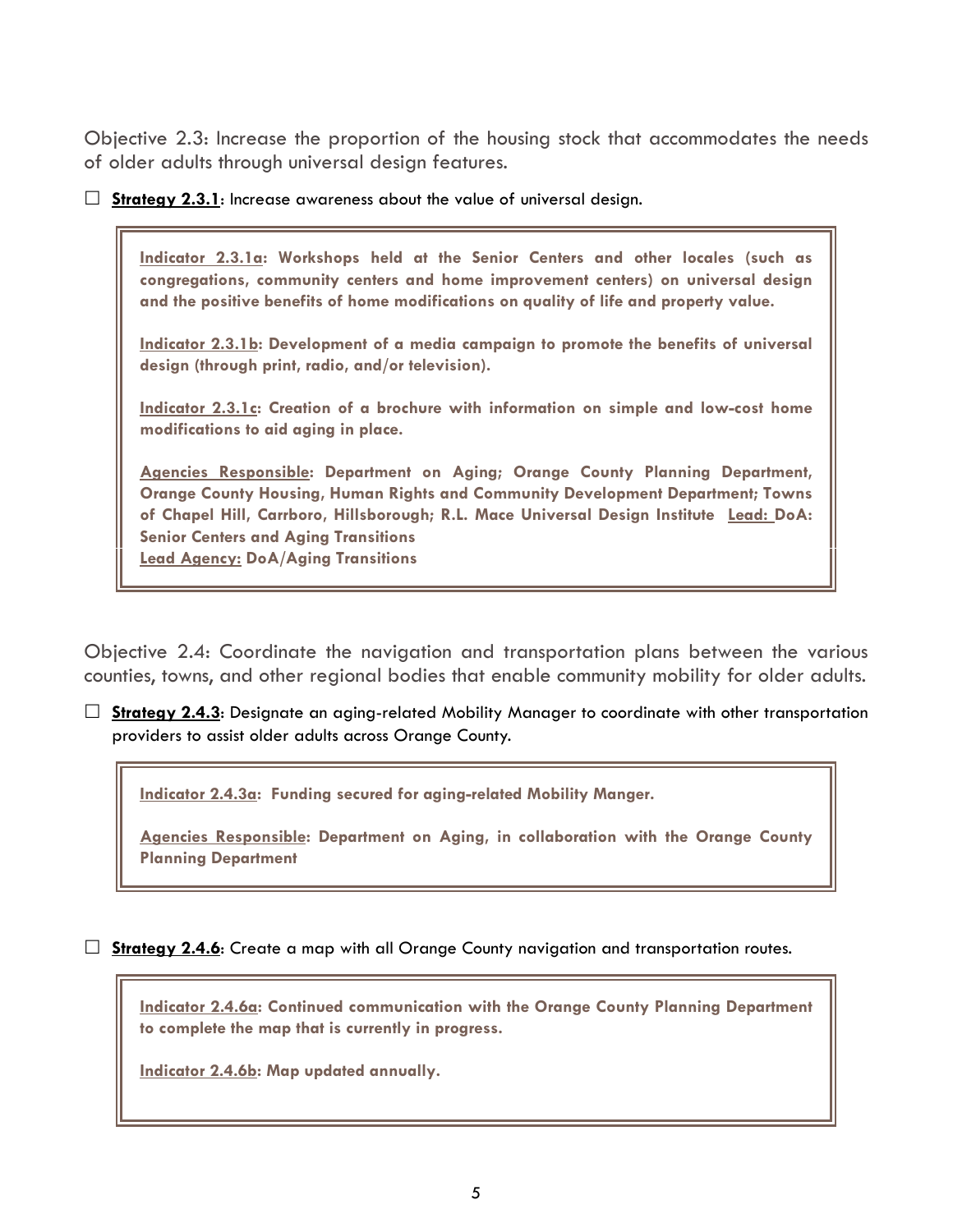Agencies Responsible: Department on Aging/RSVP with help from the Orange County Planning Department

Objective 2.5: Orange County will encourage transportation services that enable community mobility for older adults.

 $\Box$  Strategy 2.5.1: Expand existing volunteer driver programs, such as but not limited to Friend-to-Friend, A Helping Hand, and American Red Cross, that provide door-to-door, door-through-door, escorted, and other transportation to low-income older adults.

Indicator 2.5.1a: Increased number of volunteers providing transportation services.

Agencies Responsible: Department on Aging, Orange County Planning Department, Department of Social Services. Lead Agency: DoA/RSVP

 $\Box$  Strategy 2.5.2: Encourage private transportation providers to offer door-to-door, door-through-door, escorted, and other transportation to shopping areas for both urban and rural area residents.

Indicator 2.5.2a: Meetings held with existing private transportation providers (e.g. taxi services, existing group travel providers) and/or local businesses to determine feasibility of regular group transportation between urban and rural areas, the Senior Centers, and shopping areas.

Agencies Responsible: Department on Aging, Aging Advisory Board, Orange County Planning Department Lead Agency: Aging Advisory Board

 $\Box$  Strategy 2.5.5: Advocate for a consolidated transportation system within the county

Indicator 2.5.5a: The merger of Chapel Hill Transit and Orange Public Transportation.

Agencies Responsible: Department on Aging, Orange County Planning Department. Lead Agency: Aging Advisory Board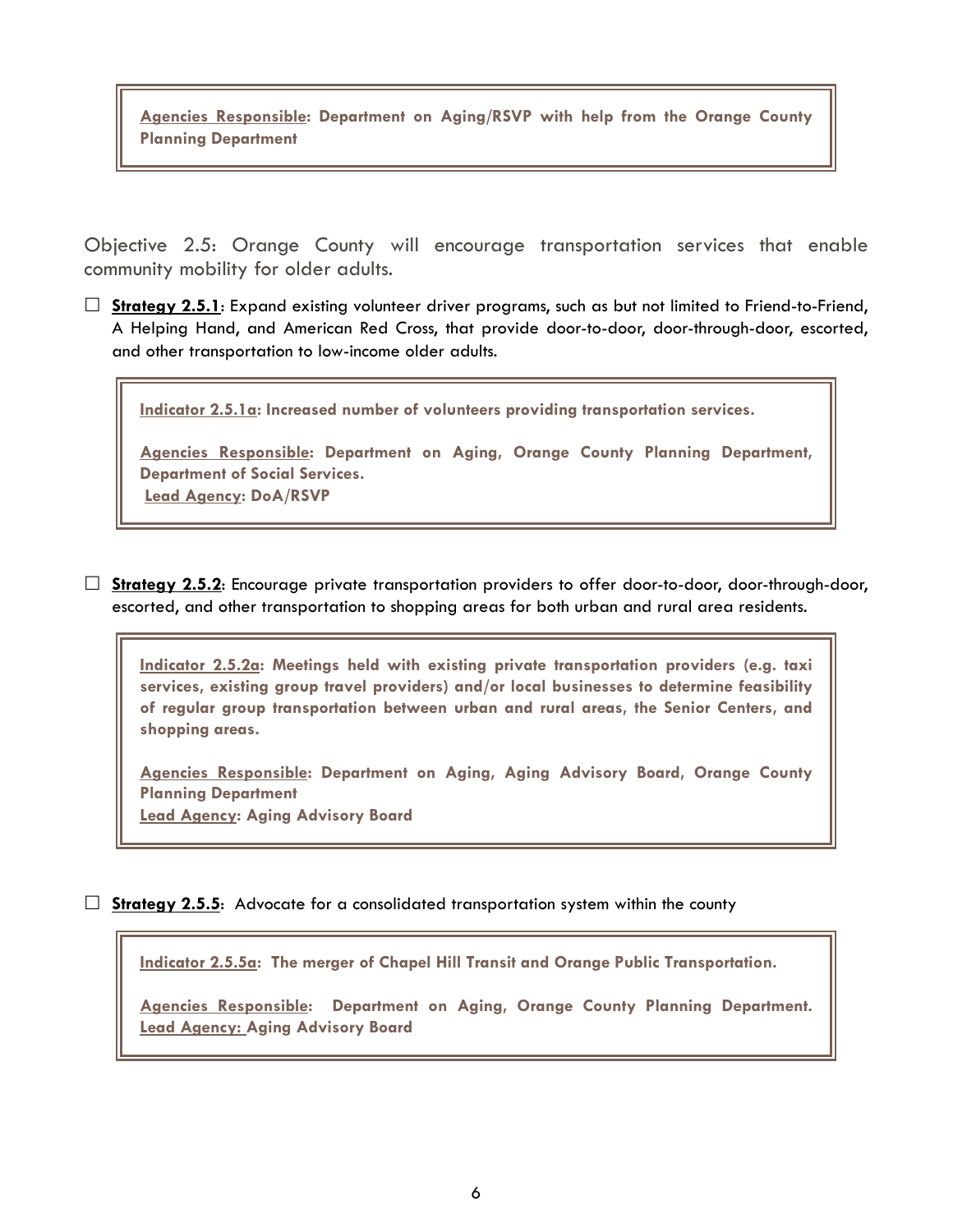$\Box$  Strategy 2.5.6: Establish and support senior driving education programs that address the driving task, the driver, and/or the social environment.

Indicator 2.5.6a: Driving education programs offered at the Senior Centers at least 2 times per year.

Agency Responsible: Department on Aging/ Aging Transitions

Objective 2.7: Expand in-home and community respite support services that enable Orange County residents to age in place.

 $\Box$  Strategy 2.7.1: Encourage faith-based groups to provide respite services to caregivers through programs like Caregiver Day Out, as currently provided at the Seymour Center, to other locations in Orange County.

Indicator 2.7.1a: Technical assistance offered to faith-based groups to provide respite services to caregivers.

Indicator 2.7.1b: More caregivers provided respite services through faith-based groups.

Agencies Responsible: Department on Aging, in collaboration with faith-based groups, Triangle J Area Agency on Aging, and other community groups. Lead Agency: DoA/Aging Transitions

 $\Box$  Strategy 2.7.2: Offer Friend-to-Friend program through the senior centers to provide respite to caregivers and companion services to older adults living alone.

Indicator 2.7.2a: Respite services to older adults and their caregivers provided by the Friend-to-Friend program.

Agency Responsible: Department on Aging/ Aging Transitions

 $\Box$  Strategy 2.7.5: Collaborate with the Carolina Villages Project to promote the creation of villages in Orange County, in which neighborhood networks assist with aging in place, through education, information sharing, volunteerism, and technical support.

Indicator 2.7.5a: Increased number of villages in Orange County.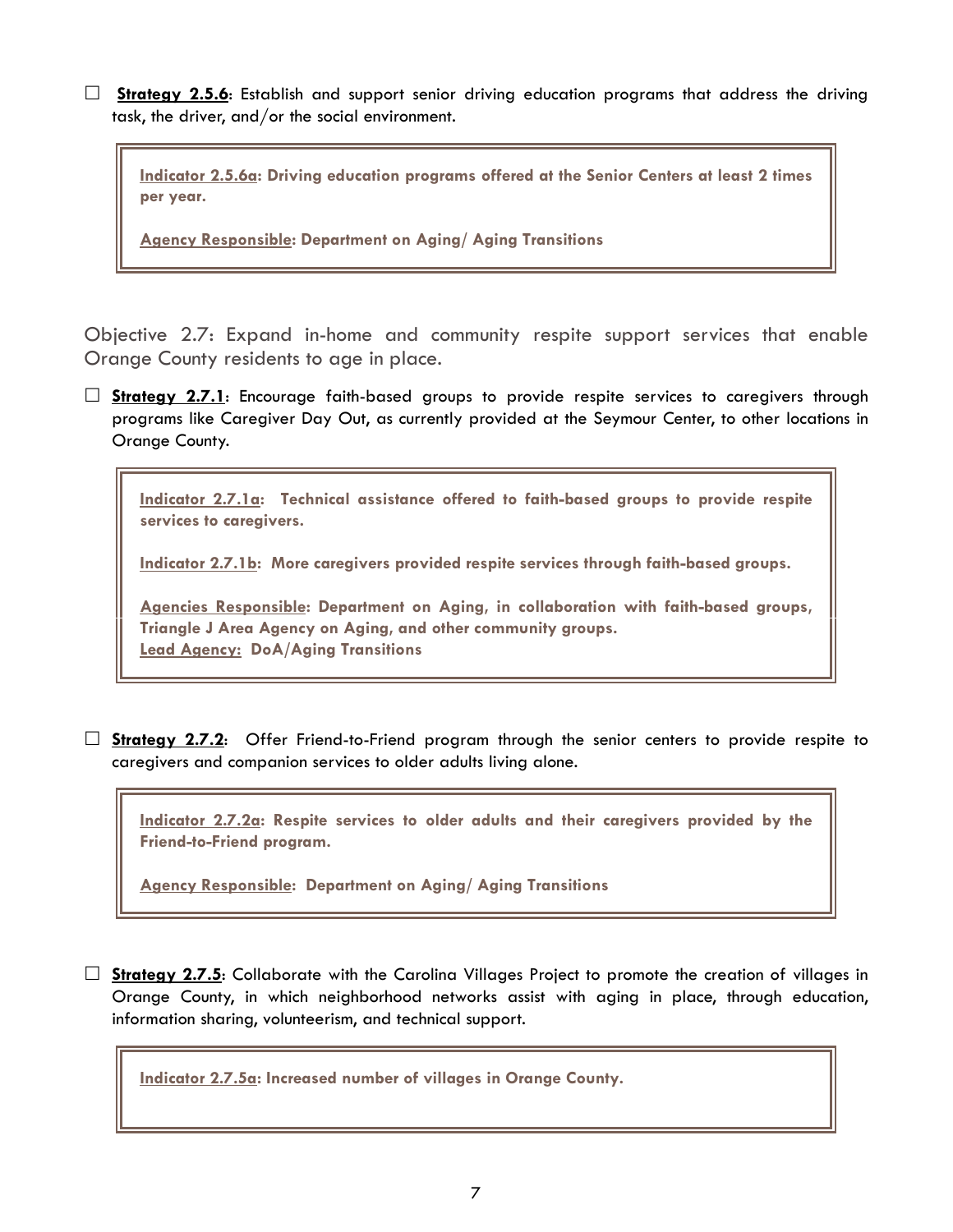Agencies Responsible: Department on Aging Advisory Board and Carolina Villages Board

Objective 2.8: Ensure that more older adults in Orange County are able to maintain, modify, and afford their homes.

 $\Box$  Strategy 2.8.1: Explore the feasibility of raising the income qualification limit again under the Homestead Tax Exemption program.

Indicator 2.8.1a: Initiative added to the Board of County Commissioners and Senior Tar Heel Legislature's legislative agenda to raise the lax limit of the Homestead Tax Exemption program.

Agencies Responsible: Department on Aging, Board of County Commissioners, Orange County Senior Tar Heel Legislature Delegates Lead Agency: Aging Advisory Board

 $\Box$  Strategy 2.8.2: Educate older adults about where they can obtain low-cost assistance with home modifications.

Indicator 2.8.2a: Home modification assistance information included in community resource guides and part of information fairs.

Agencies Responsible: Department on Aging, in collaboration with Orange County Housing, Human Rights and Community Development Department and Vocational Rehabilitation Center for Independent Living. Lead Agency: DoA/Aging Transitions

# Goal 3: Empower older adults to enjoy optimal health status and to have a healthy lifestyle.

Objective 3.1: Promote wellbeing and the prevention and maintenance of chronic disease for all older adults in Orange County through increased access to evidence-based programs.

 $\Box$  Strategy 3.1.1: Use geo-mapping strategies to understand where older adults are concentrated in the county and encourage organizations, like congregations and township community centers, to host wellness and exercise classes.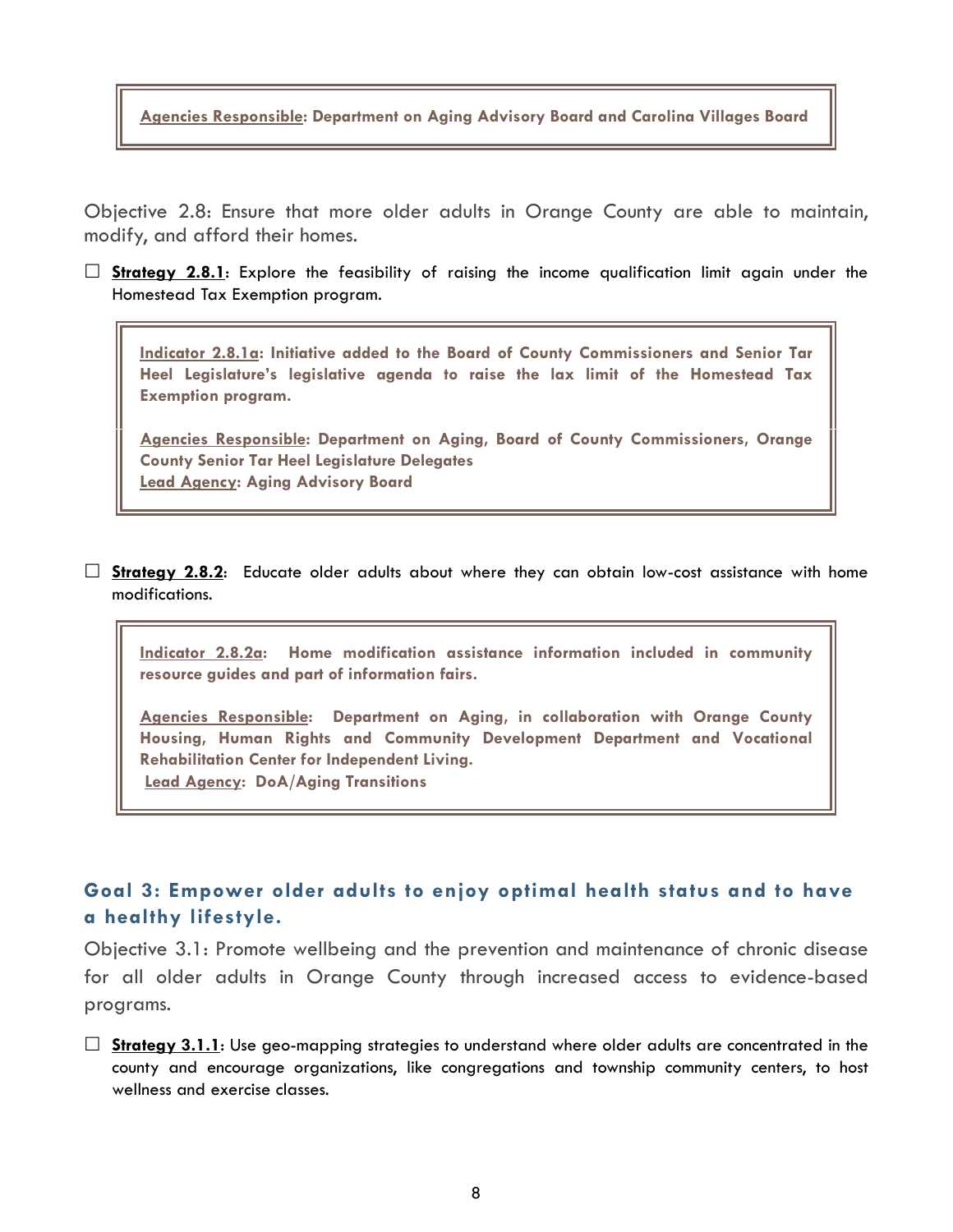Indicator 3.1.1a: Development and dissemination of GIS map displaying current population density of older adults in Orange County to faith-based communities and other county departments.

Indicator 3.1.1b: GIS map put on UNC Center for Aging and Health's and UNC Institute on Aging's websites for wide distribution.

Agencies Responsible: Department on Aging, in collaboration with Orange County Parks and Recreation Department, town recreation departments, local congregations, UNC Center for Aging and Health, and the UNC Institute on Aging, CRC Lead Agency: Department on Aging/RSVP

 $\Box$  Strategy 3.1.2: Train volunteers to offer evidence-based wellness programs, like A Matter of Balance and Living Healthy, at the Senior Centers, senior housing locations, and congregations, etc.

Indicator 3.1.2a: Two trainings per year at Orange County Senior Centers to train volunteers in how to lead evidenced-based exercise programs for older adults.

Indicator 3.1.2b: Ads and articles publicizing exercise program leader trainings sent to faith-based organizations, senior living environments, Senior Centers, and published in the Senior Times.

Agencies Responsible: Department on Aging, in collaboration with Triangle J Area Agency on Aging and local congregations. Lead Agency: DoA/ Wellness

 $\Box$  Strategy 3.1.3: Develop a health marketing campaign to encourage Orange County citizens aged 50 and above to exercise for wellness and disease prevention and maintenance.

Indicator 3.1.3a: Identification of faculty and students at UNC School of Public Health to help create, implement, and evaluate the health marketing campaign.

Indicator 3.1.3b: Focus groups held with older adults of different ages, races, genders, and socioeconomic status to discover motivations and barriers to exercise.

Indicator 3.1.3c: Development of marketing campaign materials, articles, television, or radio ads.

Agencies Responsible: Department on Aging, in collaboration with UNC School of Public Health and Orange County Health Department. Lead Agency: DoA Wellness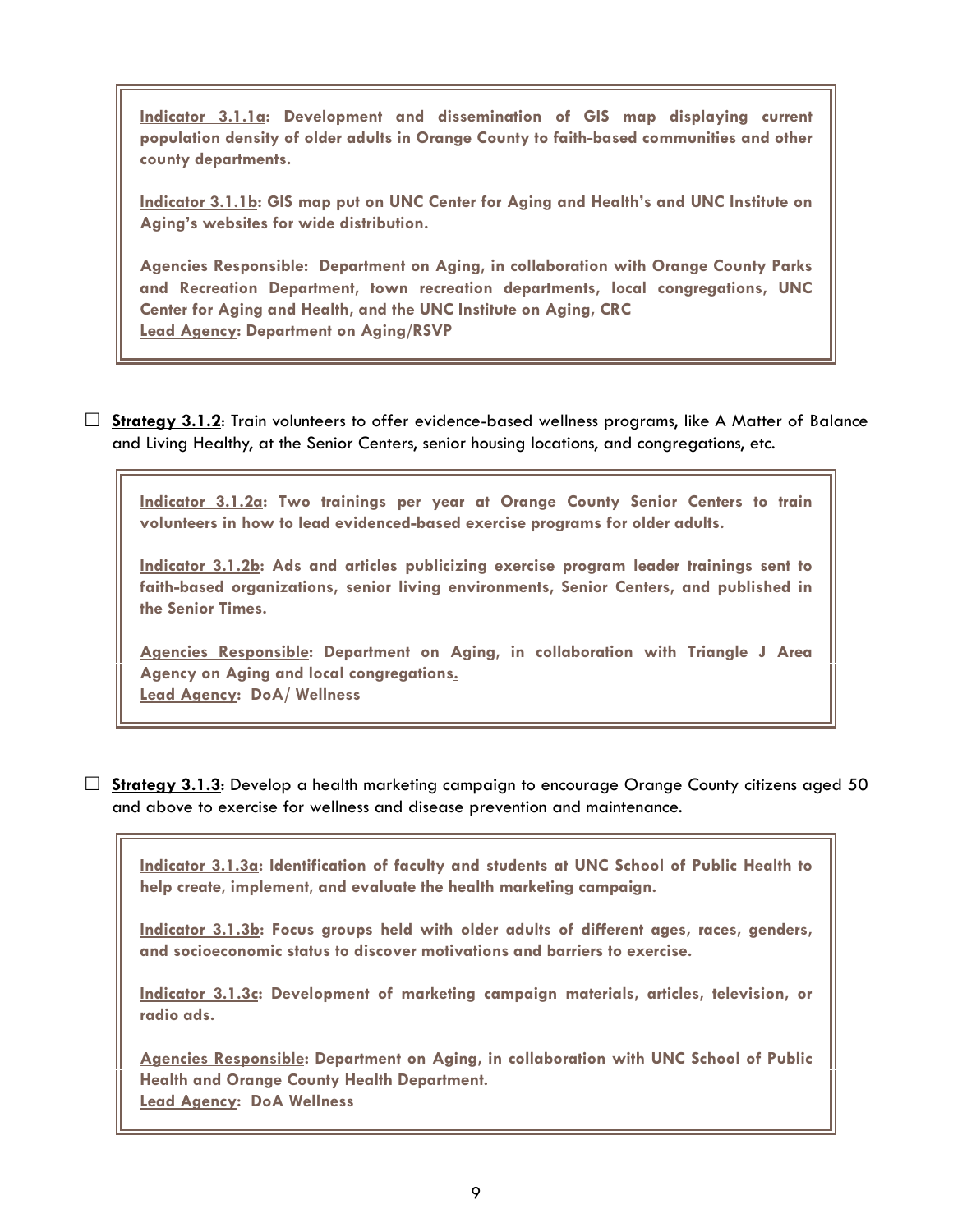Objective 3.2: Ensure that older adults and their families can access appropriate care for their health needs.

 $\Box$  **Strategy 3.2.1:** Collaborate with Chatham-Orange Community Resource Connections (CRC) member organizations to promote the model of primary medical homes and the inclusion of case managers/social workers on the team at public and private primary care practices to provide patient education and service coordination.

Indicator 3.2.1a: Information provided to older adults about benefits of choosing a primary medical home and a list of primary medical homes that serve older adults on Medicare and Medicaid in Orange County.

Indicator 3.2.1b: More older adults referred to the PACE (Program of All-Inclusive Care for the Elderly) program.

Agencies Responsible: Chatham-Orange Community Resource Connections (CRC) member organizations, including the Department on Aging, Department of Social Services, AccessCare of Central Carolina, Piedmont Health Lead Agency: Chatham-Orange Community Resource Connections (CRC) member organizations

 $\Box$  Strategy 3.2.2: Collaborate with the Chatham-Orange Community Resource Connection (CRC) to promote and expand hospital transition programs that involve nurse follow-up on patients after discharge and linkages with community resources.

Indicator 3.2.2a: Decline in local hospital readmission rates.

Agencies Responsible: Chatham-Orange Community Resource Connections (CRC) member organizations, including the Department on Aging, UNC Hospitals, and Carol Woods Retirement Community

Lead Agency: Chatham-Orange Community Resource Connections (CRC) member organizations

Objective 3.3: Improve quality of and access to mental health and substance abuse services for older adults and their families.

 $\Box$  Strategy 3.3.1: Educate older adults on the importance of identifying mental health and substance abuse issues such as 1) misuse and abuse of prescription drugs, 2) depression and anxiety, 3) alcohol use and addictions, 4) drug use and abuse, and 5) dementia.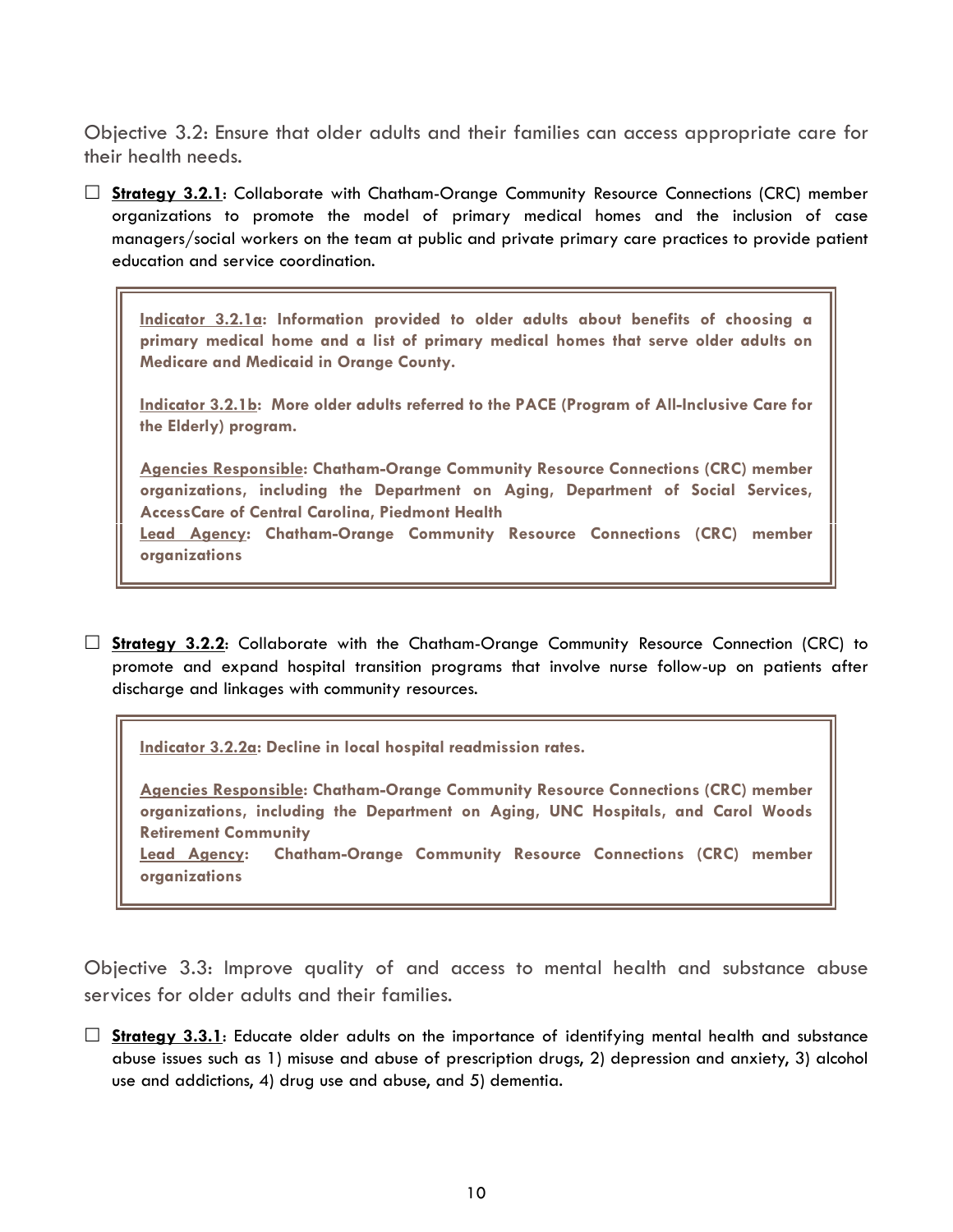Indicator 3.3.1a: Articles in Senior Times published regarding the importance of identifying mental health and substance abuse issues.

Indicator 3.3.1b: Posters placed in Orange County Senior Centers and other community locations on the importance of identifying mental health and substance abuse issues and how to access services.

Agencies Responsible: Department on Aging, Piedmont Behavioral Health – Orange County.

**Lead Agency: DoA/ Aging Transitions** 

 $\Box$  Strategy 3.3.3: Expand free mental health and substance abuse screening, referrals, and brief counseling services at the Orange County Senior Centers.

Indicator 3.3.3a: Expanded mental health and substance abuse screening and referrals at the Orange County Senior Centers.

Indicator 3.3.3b: Expanded brief counseling services at the Orange County Senior Services.

Agencies Responsible: Department on Aging, Piedmont Behavioral Health – Orange County.

Lead Agency: DoA/ Aging Transitions

 $\Box$  Strategy 3.3.4: Advocate for the identification of mental health needs of long-term care residents and encourage appropriate treatment for those with mental health diagnoses by 1) building connections with mental health providers and 2) advocating for long-term care facilities to provide enhanced dementia care and interventions for mental health concerns.

Indicator 3.3.4a: Long-Term Care Round Table meeting with long-term care facilities held to explore enhanced dementia care and interventions for mental health concerns.

Indicator 3.3.4b: Information fair of mental health providers in Orange County attended by directors or administrators of long-term care facilities.

Agencies Responsible: Department on Aging, in collaboration with Aging Advisory Baord, Triangle J Area Agency on Aging and Piedmont Behavioral Health Lead Agency: Piedmont Behavioral Health - OPC Community Operations Center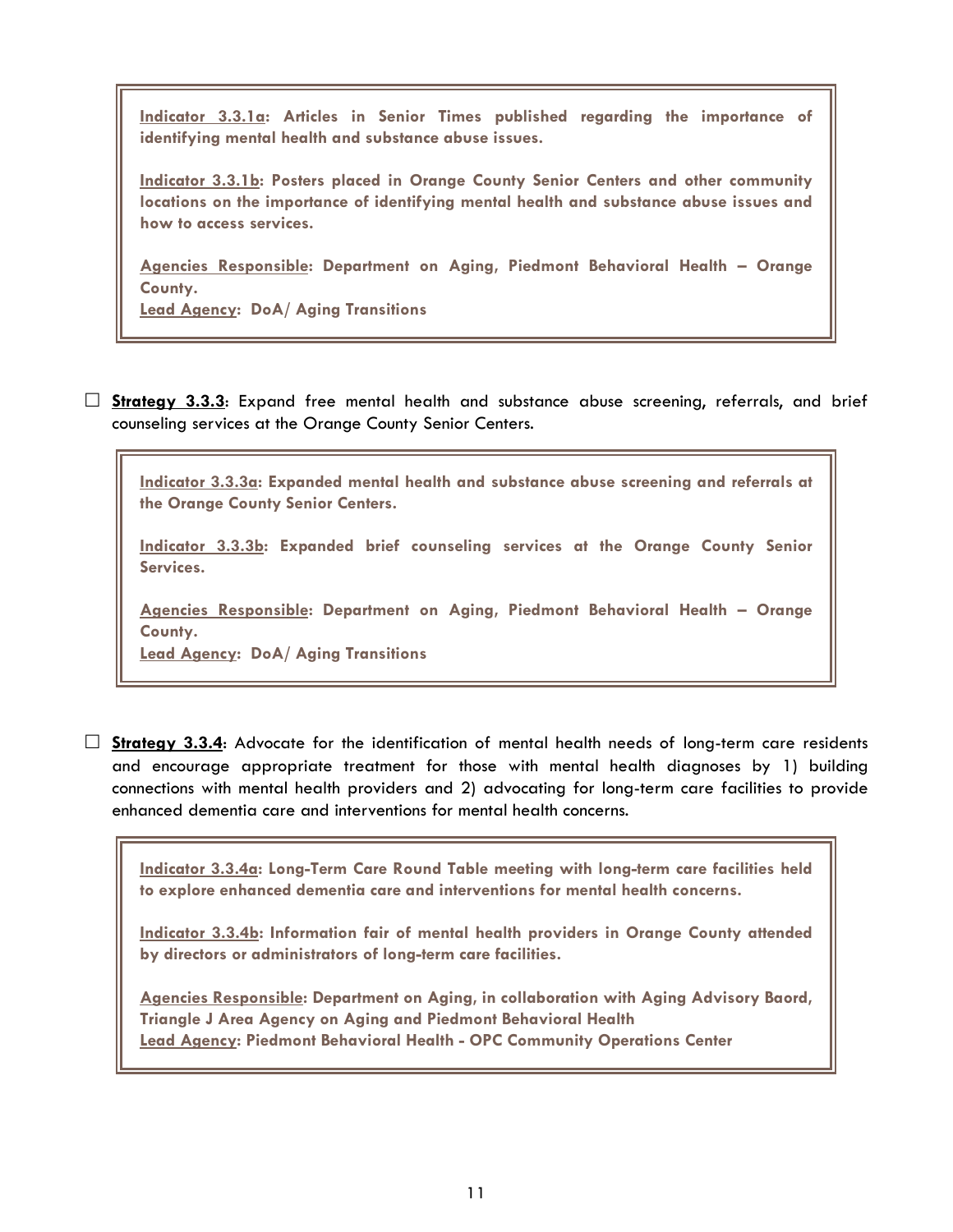## Goal 4: Promote the safety and rights of older and vulnerable adults and prevent their abuse, neglect, and exploitation.

Objective 4.1: Collaborate with Emergency Management Services (EMS) to improve services for older residents of Orange County.

 $\Box$  **Strategy 4.1.1:** Collaborate with Orange County EMS to provide multi-media information and trainings on falls prevention to fall victims, their families, and relevant organizations.

Indicator 4.1.1a: Trainings provided to older adults, caretakers, and organizations on how to manage and prevent fall events.

Agencies Responsible: Department on Aging, Emergency Management Services (EMS), UNC Division of Geriatric Medicine, UNC Center for Aging and Health. Lead Agency: DoA/ Wellness and OT

 $\Box$  Strategy 4.1.2: Partner with Orange County EMS, managers of long-term care facilities, older adults, and their caretakers to prevent reliance on EMS ambulance services for emerging medical problems, such as falls-related events.

Indicator 4.1.2a: Meeting between EMS and long-term care administrators to determine which medical events in long-term care facilities could be dealt with appropriately in ways besides full ambulance services and to determine which long-term care facility procedures could be altered to appropriately care for residents without reliance on full ambulance services.

Indicator 4.1.2b: Development of protocols for EMS workers responding to calls related to older adults.

Agencies Responsible: Department on Aging, Emergency Management Services (EMS), long-term care facility administrators, UNC Division of Geriatric Medicine, and UNC Center for Aging and Health, Sheriff's Office

Lead Agency: Emergency Management Services

 $\Box$  Strategy 4.1.3: Partner with EMS and DSS to make sure that frail older adults are in safe places during weather and environmental emergencies.

Indicator 4.1.3c: More older adults referred to the Department on Social Services Special Needs Registry for help in weather emergencies and disasters.

Indicator 4.1.4d: Portable generators located at the Senior Centers.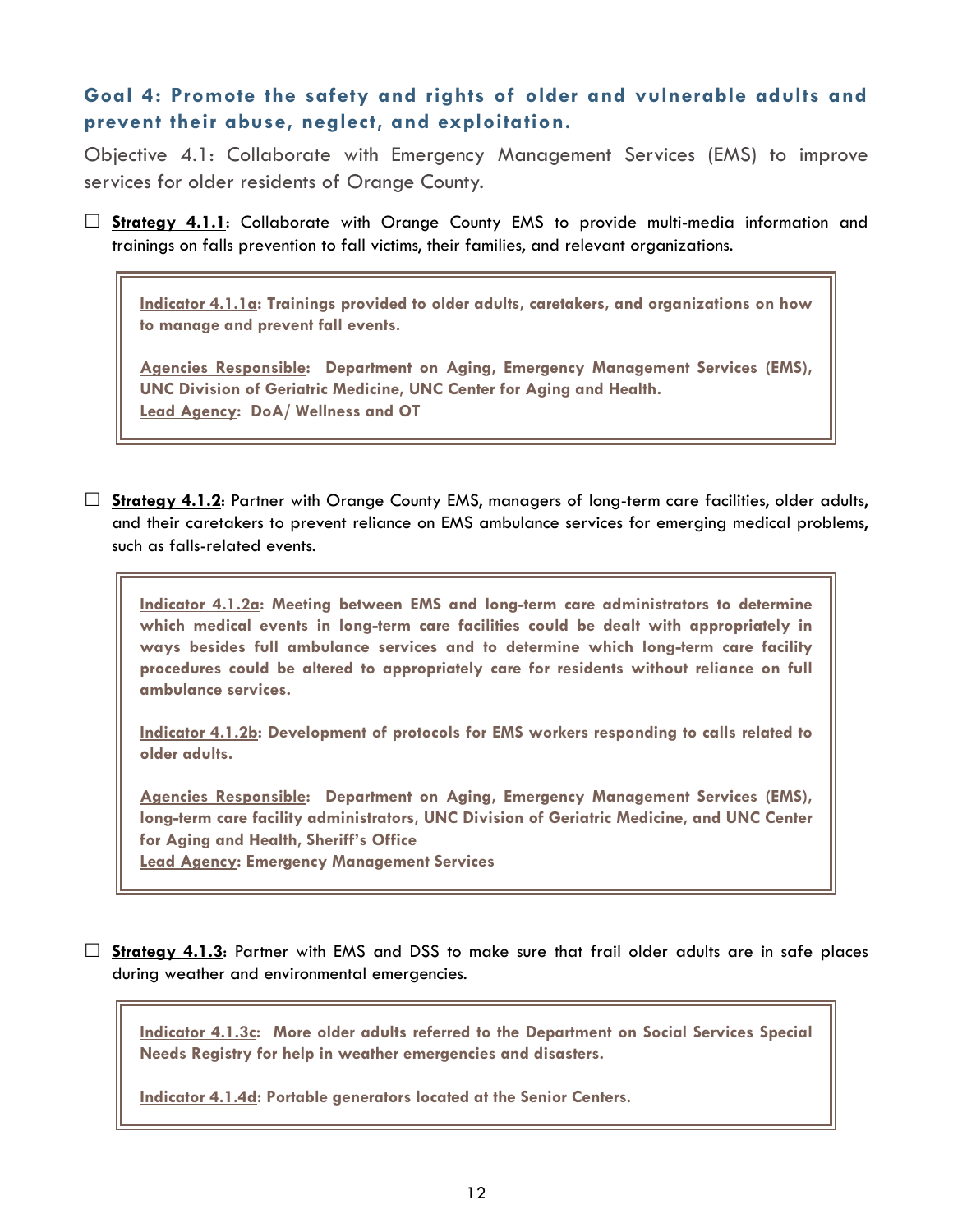Agencies Responsible: Department on Aging, Emergency Management Services (EMS), Department of Social Services (DSS), Asset Management, Sheriff's Department, Chatham-Orange Community Resource Connections (CRC) member organizations Lead Agency: DSS/EMS with help from Chatham-Orange Community Resource Connections (CRC) member organizations

Objective 4.2: Improve the quality of programs and services provided to residents of long-term care facilities, nursing homes, assisted living facilities, and family care homes in Orange County.

 $\Box$  **Strategy 4.2.1**: Activate the Department on Aging's Long-term Care Round Table to develop a partnership among the leaders of Orange County long-term care facilities and the regional longterm care Ombudsman to implement a model of person-centered care within long-term care facilities.

Indicator 4.2.1a: Long-term Care Round Table sponsored meeting with long-term care facility administrators, staff, and advocates focused on person-centered care.

Indicator 4.2.1b: A model of patient-centered care adopted and promoted by Long-term Care Round Table members.

Agencies Responsible: Department on Aging, in collaboration with the Triangle J Area Agency on Aging and Long-term Care Round Table and Advisory Board on Aging Lead Agency: Advisory Board on Aging

Objective 4.3: Increase older adults' ability to protect themselves from exploitation, abuse, and neglect.

 $\Box$  Strategy 4.3.2: Help older adults access needed social service programs.

Indicator 4.3.2a: Food stamp, energy assistance, and Medicaid applications explained and processed at the Senior Centers and other places frequented by low-income older adults.

Indicator 4.3.2b: Information about how to report abuse and neglect of an older person distributed by the Orange County Department on Aging, Orange County Department of Social Services, and other local agencies.

Agencies Responsible: Department on Aging/Aging Transitions and Department of Social **Services**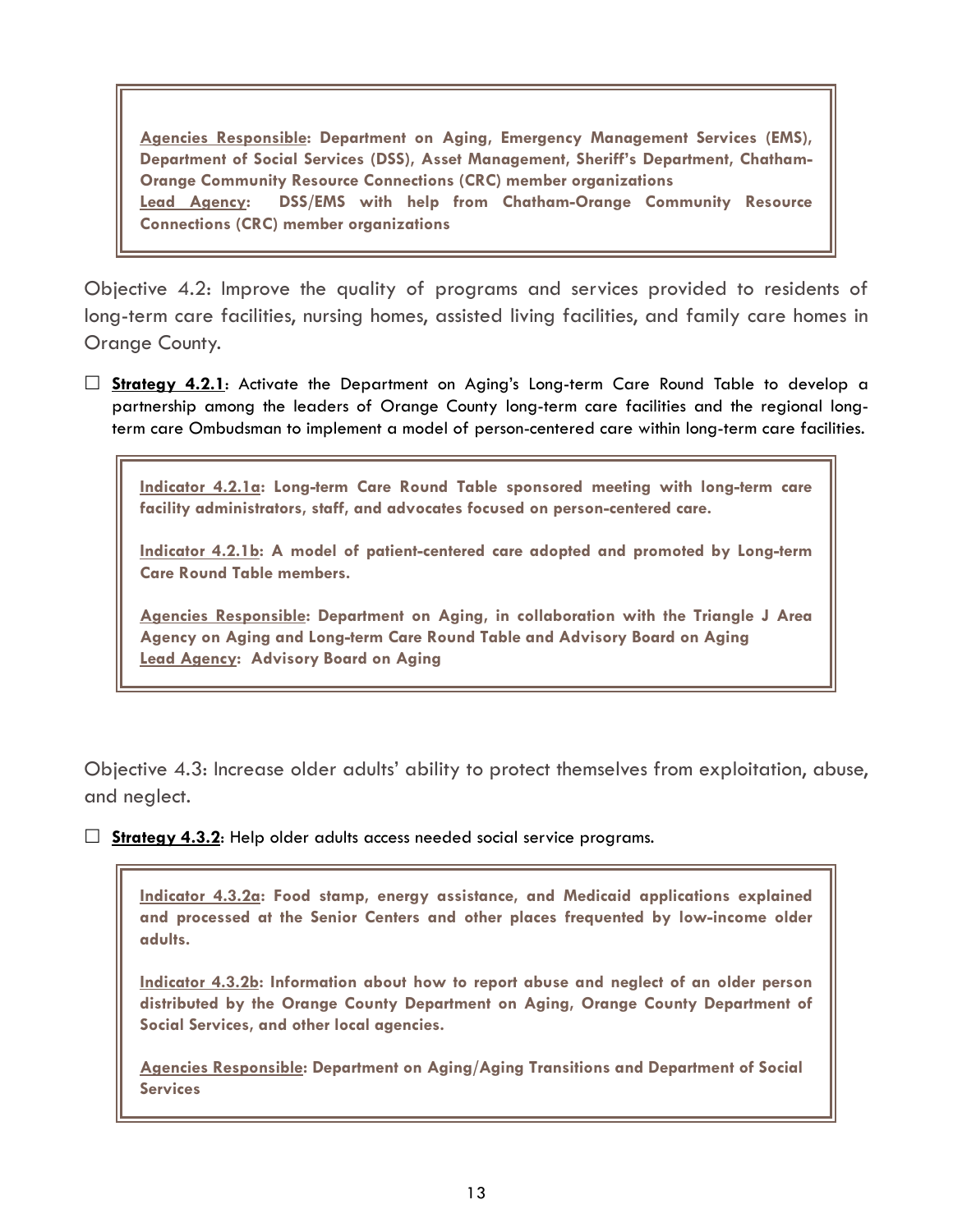# Goal 5: Empower older adults to engage in the community through volunteerism, lifelong learning, and civic activities.

Objective 5.1: Promote lifelong learning of older adults through increased access to continuing education classes and programs throughout the community.

 $\Box$  Strategy 5.1.1: Advertise lectures, continuing education classes, and resources offered at the Senior Centers, libraries, and other community locations.

Indicator 5.1.1a: Ads and articles for upcoming continuing education classes published in Senior Times.

Indicator 5.1.1b: Articles on continuing education classes and resources published in local newspapers such as Raleigh News & Observer, Chapel Hill News, The Herald Sun, Burlington Times and Mebane Enterprises.

Agency Responsible: Department on Aging/Senior Centers

 $\Box$  Strategy 5.1.2: Develop relationships with faith-based community in hopes of coordinating education at their sites.

Indicator 5.1.2a: Meeting with local coalitions of faith-based organizations held to discuss the unique opportunities of faith based organizations to promote older adult lifelong learning.

Agencies Responsible: Department on Aging, in collaboration with faith-based community.

Lead Agency: DoA/ Wellness/Senior Centers

Objective 5.2: Encourage the participation of older adults and their advocates in housing and transportation planning efforts in Orange County.

 $\Box$  Strategy 5.2.1: Sponsor forums to discuss the types of housing and transportation services that older adults want and need and promote attendance at public meetings.

Indicator 5.2.1a: Forums on housing and transportation needs sponsored bi-annually.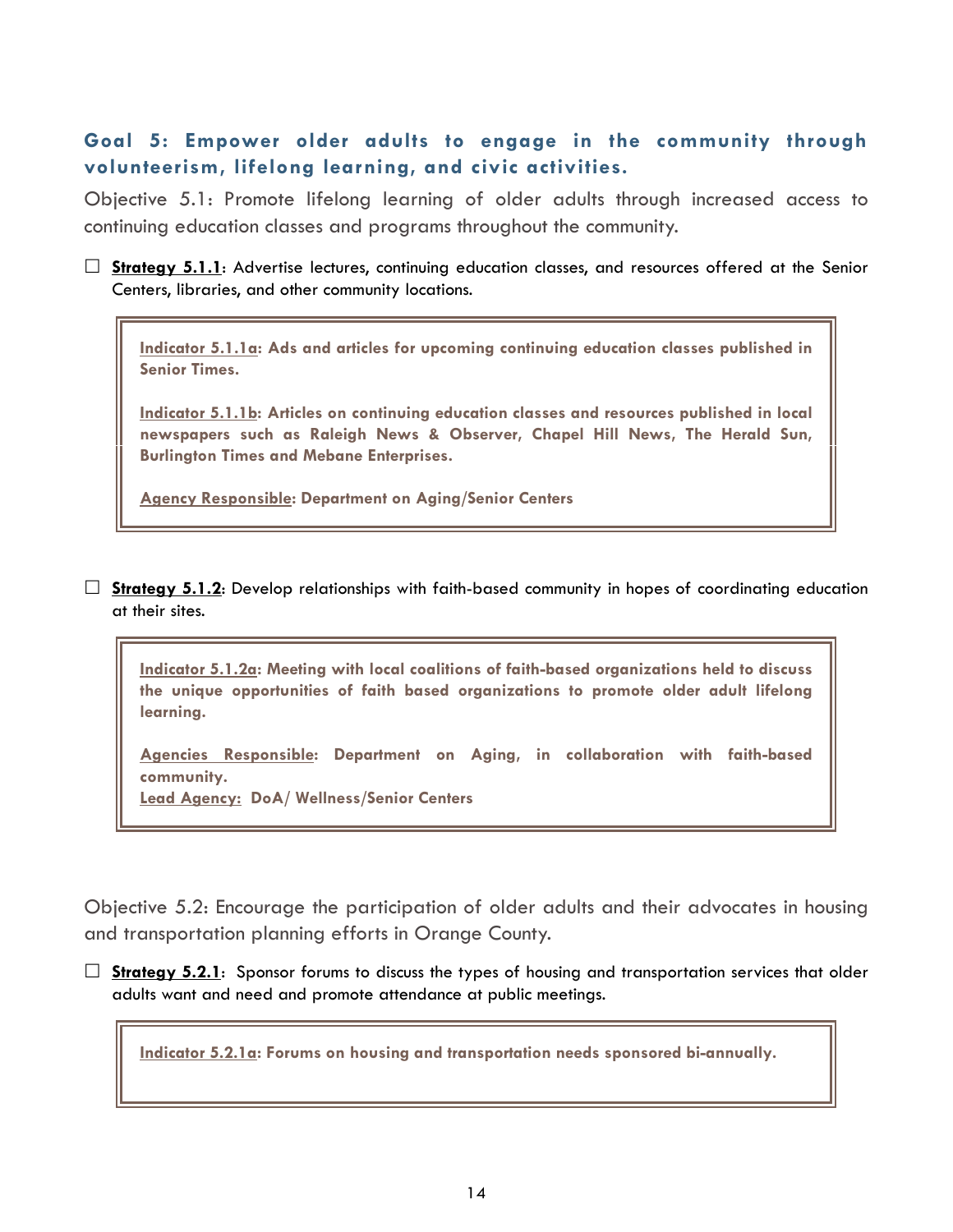Agencies Responsible: Department on Aging; Orange County Housing, Human Rights and Community Development Department; Orange County Planning Department; Towns of Chapel Hill, Carrboro, and Hillsborough

Lead Agency: Department on Aging with help from the Advisory Board on Aging

 $\Box$  Strategy 5.2.2: Maintain volunteer recruitment services through the RSVP program.

Indicator 5.2.2a: Volunteer services through RSVP prioritized based on unmet needs and focus areas as identified by federal RSVP sponsor.

Indicator 5.2.2b: No decline in number of RSVP volunteers engaged.

Agency Responsible: Department on Aging/RSVP

### Goal 6: Prepare Orange County for an aging population.

Objective 6.2: Develop advocacy efforts for local, state, and federal programs, which will support older adults.

 $\Box$  Strategy 6.2.1: Designate a member of the Department on Aging Advisory Board to participate in town and county housing and transportation planning efforts.

Indicator 6.2.1a: Orange County Advisory Board on Aging representative appointed to County Housing Planning body and to the Orange County Unified Transportation Board.

Agency Responsible: Orange County Advisory Board on Aging

 $\Box$  Strategy 6.2.2: Support Complete Streets policies at the state, county, and local levels that address the needs of older adults.

Indicator 6.2.2a: Meeting with towns that have existing Complete Streets policies to ensure they are accounting for the needs of older adults and to determine how to support the creation of polices in other towns and at the state level.

Agencies Responsible: Department on Aging; Orange County Planning Department; Towns of Chapel Hill, Carrboro and Hillsborough; NCDOT Lead Agency: Aging Advisory Board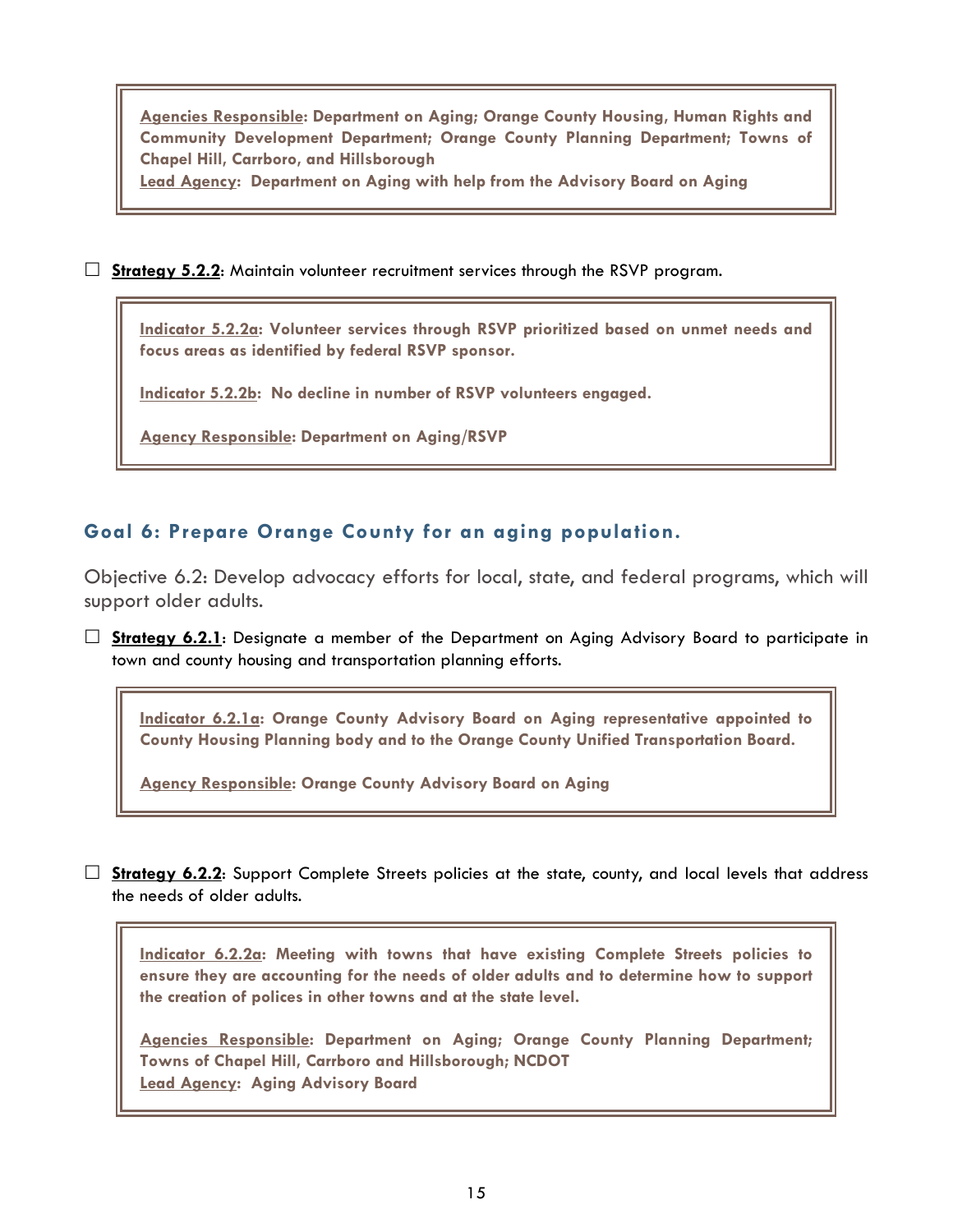Objective 6.3: Maintain existing and seek new revenues for services and programs that serve the aging needs of Orange County.

 $\Box$  Strategy 6.3.1: Seek available funding for navigation and transportation services and housing initiatives.

Indicator 6.3.1a: New funding applications for Section 5310, Section 5317, Section 5316 state funds and grants from the National Center for Senior Transportation, etc.

Indicator 6.3.1d: Increases secured in housing subsidies, such as but not limited to rental assistance, tax credits, local home ownership assistance.

Agencies Responsible: Department on Aging; Orange County Planning Department; Orange County Housing, Human Rights and Community Development Department; Chapel Hill Transit; Triangle Transit

Lead Agency: Department on Aging in collaboration with Orange County Housing, Human Rights, and Community Development and Planning/OPT Departments

# Goal 7: Promote an adequate direct care workforce for an aging population and opportunities for older workers.

Objective 7.1: Promote increased opportunities and rewards for professional training in aging issues relevant to Orange County.

 $\square$  Strategy 7.1.1: Promote opportunities for professional healthcare providers (nurses, pharmacists, social workers, physician assistants, etc.) and students to learn more about aging-related issues.

Indicator 7.1.1b: Aging program and services information distributed to health professionals in the county, especially primary care physicians.

Indicator 7.1.1c: Resources and class announcements about UNC Certificate in Aging made available to public health, allied health, and social work students at UNC.

Indicator 7.1.1d: Outreach conducted to high school, technical school, and college faculty to raise awareness of aging-related careers and training opportunities.

Agencies Responsible: Department on Aging, in collaboration with Chapel Hill and Durham Eldercare Resources; AHEC; UNC Schools of Public Health, Medicine, Nursing and Social Work; UNC Institute on Aging; UNC Center for Aging and Health; Carol Woods Retirement Community, Community colleges

Lead Agency: UNC Center for Aging and Health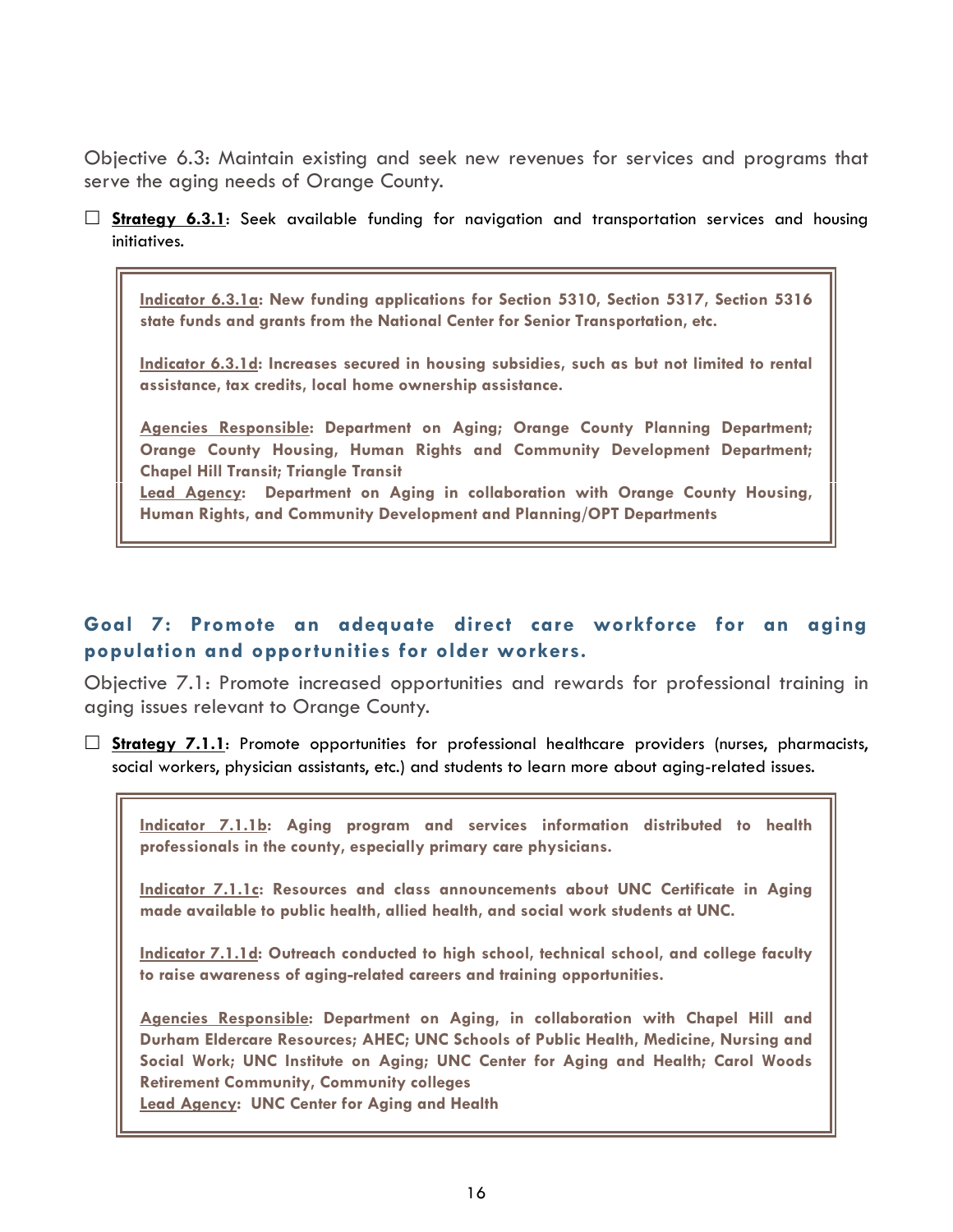### Goal 8: Maintain good stewardship of publicly funded services.

Objective 8.1: Monitor the Orange County Department on Aging's fulfillment of the 2012-2017 Master Aging Plan so that county resources are used wisely.

 $\Box$  Strategy 8.1.1: Develop an evaluation plan to assess achievement of the 2012-2017 MAP's goals, objectives, strategies, and indicators.

Indicator 8.1.1a: MAP evaluation plan created.

Indicator 8.1.1b: Identify objectives and strategies that have not been achieved and address them.

**Agency Responsible: Orange County Advisory Board on Aging** 

 $\Box$  Strategy 8.1.2: Develop a process to make adjustments to objectives, strategies, and indicators that are not being achieved as planned or to incorporate newly identified needs and opportunities.

Indicator 8.1.2a: MAP monitoring data reviewed by the Department on Aging Advisory Board on a quarterly basis.

Indicator 8.1.2b: MAP Steering Committee meets twice a year to review monitoring data and to propose solutions to implementation problems.

Indicator 8.1.2c: Members of original 2012-2017 MAP work groups meet as needed to propose solutions to MAP implementation problems.

Agency Responsible: Orange County Advisory Board on Aging

 $\Box$  Strategy 8.1.3: Present an annual MAP update to the BOCC.

Indicator 8.1.3a: Report provided to the BOCC on MAP successes and barriers each year.

Agency Responsible: Department on Aging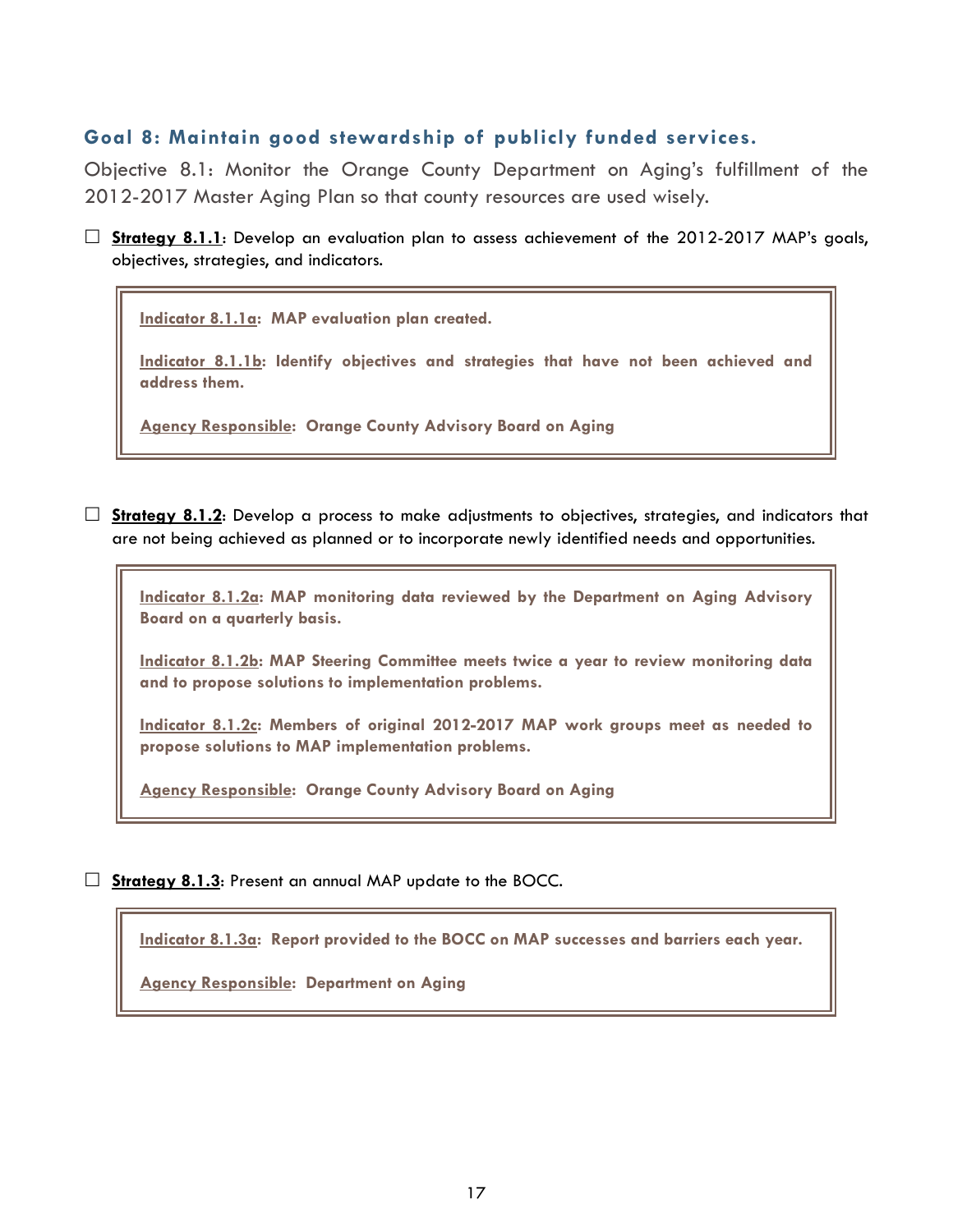# INDEX OF RESPONSIBLE AGENCIES BY STRATEGY

- AccessCare of Central Carolina: 3.2.1 AHEC: 7.1.1, 7.1.2 Asset Management: 4.1.3 Board of County Commissioners: 2.3.2, 2.3.3, 2.7.3, 2.8.1, 6.2.3 Carol Woods Retirement Community: 3.2.2, 6.1.1, 7.1.1 Carolina Villages: 2.7.5 Chambers of Commerce: 7.2.1 Chapel Hill/Carrboro Meals on Wheels: 2.6.1 Chapel Hill and Durham Eldercare Resources: 7.1.1 Chapel Hill Transit: 2.4.2, 2.5.3, 6.3.1 Charles House, Inc.: 2.2.4 Chatham-Orange Community Resource Connections (CRC) member organizations: 1.1.1, 1.1.2, 3.2.1, 3.2.2, 3.2.3 Community Home Trust: 2.2.3 Department of Social Services: 2.5.1, 2.7.4, 3.2.1, 4.1.3, 4.3.2, 7.1.2 Direct Care Workers Association of North Carolina: 7.1.2 Duke Divinity School: 3.4.1 Emergency Management Services (EMS): 4.1.1, 4.1.2, 4.1.3 Habitat for Humanity of Orange County: 2.2.3 Long-Term Care Round Table: 4.2.1 NCBA Title V Senior Worker Program: 7.2.1 North Carolina AARP: 6.1.1, 6.2.4 North Carolina Department of Justice: 4.3.1 North Carolina Department of Transportation (NCDOT): 2.4.1, 2.4.5, 6.2.2 North Carolina Secretary of State Securities Division: 4.3.1 Orange Congregations in Missions (OCIM): 2.6.1 Orange County Advisory Board on Aging: 6.2.1, 8.1.1, 8.1.2 Orange County Economic Development: 7.2.1 Orange County Health Department: 1.3.1, 3.1.3 Orange County Housing, Human Rights and Community Development Department: 1.3.1, 2.1.1, 2.2.1, 2.2.2, 2.2.3, 2.3.1, 2.8.2, 5.2.1, 6.3.1 Orange County Parks and Recreation Department: 3.1.1, 3.1.4 Orange County Planning Department: 2.1.1, 2.2.1, 2.2.2, 2.2.3, 2.3.1, 2.3.3, 2.4.1, 2.4.2, 2.4.3, 2.4.4, 2.4.5, 2.4.6, 2.5.1, 2.5.2, 2.5.3, 2.5.4, 2.5.5, 5.2.1, 6.2.2, 6.3.1 Orange County Senior Tar Heel Legislature Delegates: 2.3.2, 2.8.1, 6.2.3 Piedmont Behavioral Health: 3.3.1, 3.3.3, 3.3.4 Piedmont Health: 3.2.1 Project Compassion: 3.4.1, 3.4.2, 4.2.2 R.L. Mace Universal Design Institute: 2.3.1
- Senior Corp of Retired Executives (SCORE): 7.2.1